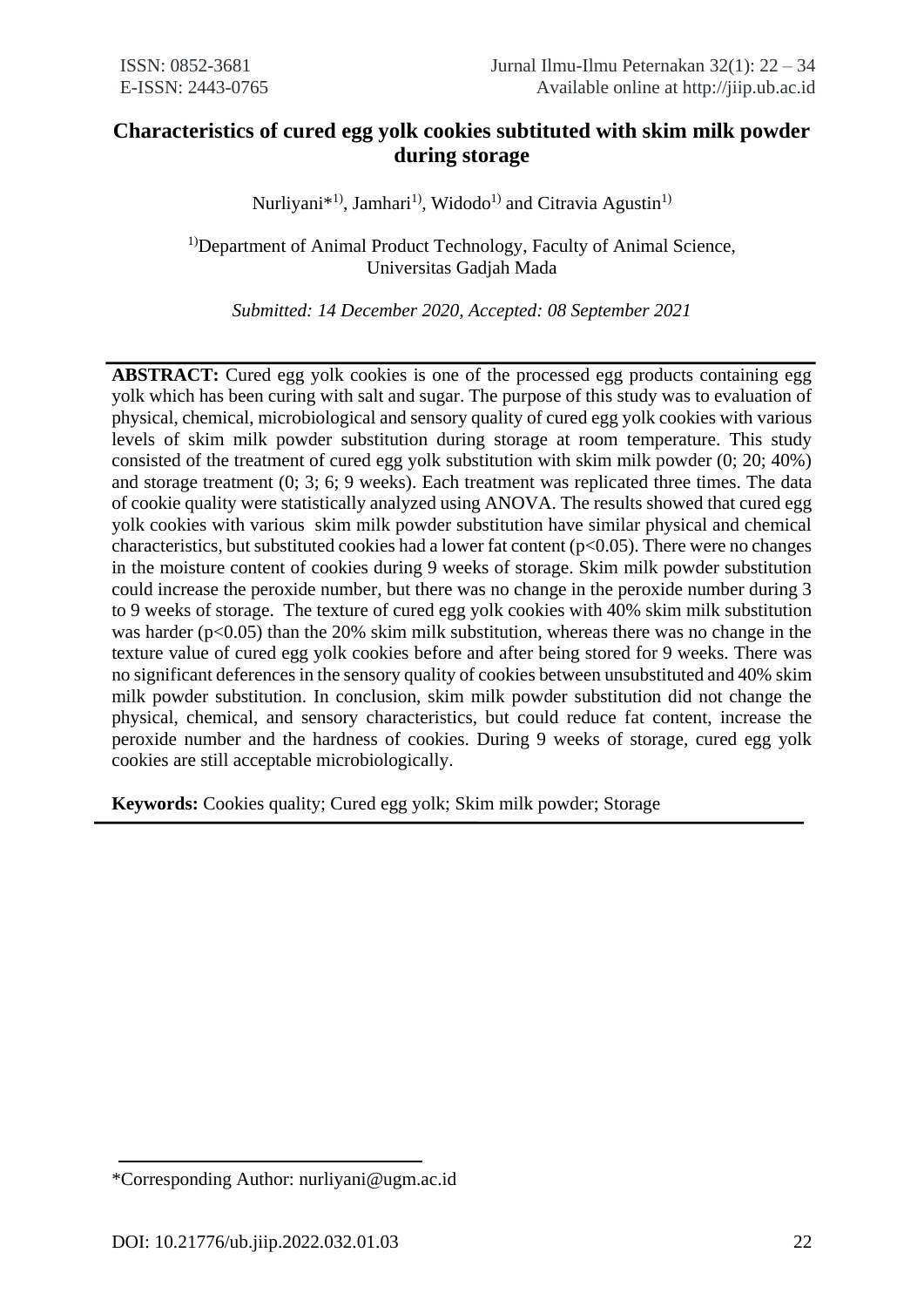## **INTRODUCTION**

Cookies are baked snacks that have a sweet taste and are generally made from wheat flour, sugar, milk, and eggs which are liked by children and adults so that production and the market are increasing at this time (Putra and Suparthana, 2020). According to the Indonesian National Standard (SNI) 01-2973-1992, cookies are a type of biscuit made from soft dough, high in fat content, relatively crunchy when broken and the cross section of the piece is densely textured (BSN, 1992). To increase consumer preferences for cookies, it is necessary to diversify cookie products so that consumers do not get bored.

Cured egg yolk is a new gastronomic preparation, with the use of a mixture of salt and sugar which will gradually diffuse into the egg yolk, increasing its solidification from the outside to the inside so as to make the fat and flavor very concentrated. After solidification, egg yolks are thermally processed in an oven and this preparation process is known as yolk curing. Quickly cured egg yolks can add complex savory flavors to a variety of foods, such as salads, soups, pastas, and even meats. As a new gastronomic preparation, the process parameters for cured egg yolk have not been fully standardized. For example, the ratio of egg yolk and salt-sugar mixture, curing time in the refrigerator and post-curing heat treatment varies depending on the recipe (Lopes *et al.,* 2020). Wang (2017), has directly cured duck egg yolks using a mixture of salt and maltodextrin

Recently, food consumption is not only to satisfy hunger and to provide necessary nutrients, but also to prevent nutrition-related diseases and improve the physical and mental health of consumers. Eggs are cheap and highly nutritious food, containing 18 vitamins and minerals whose composition can be influenced by several factors such as chicken feed, age, strain, and environmental factors. Eggs are a source of protein, fat and micronutrients that play an important role in basic nutrition. However,

eggs have traditionally been associated with negative factors for human health, due to their high cholesterol content (Miranda *et al*., 2015).

Eggs are very attractive from a functionality point of view, as they are a moderate source of calories (about 150 kcal/100 g), excellent in protein quality, culinary versatility and low economic cost (Carrillo *et al*., 2012), so make eggs easily accessible to the public. Eggs are also relatively rich in fat-soluble compounds and therefore can be a nutritious food for people of all ages at various stages of life. In particular, eggs may play a very important role for individuals who are at risk of undergoing low nutritional intake such as the elderly, pregnant women and children (Natoli *et al*., 2007).

Actually, eggs are a balanced food, although they have a high cholesterol content, the content of unsaturated fatty acids is higher than saturated fatty acids (Miranda *et al*., 2015). For consumers who have health problems, such as high blood cholesterol, heart disease and stroke, generally avoid consumption of high-fat foods, although it is known that the response of cholesterol in human serum to cholesterol consumption actually depends on several factors, such as ethnicity, genetic, hormonal, and the nutritional status of consumers (Miranda *et al.,* 2015). Therefore, it is necessary to have alternative cookie products to replace partially cured egg yolks so that they can provide choices for consumers who want low-cholesterol or low-fat cookies. Skimmed milk is a protein source food that has been taken from the fat, it is very suitable to be used as a partial substitute for cured egg yolks to reduce fat and cholesterol levels in cookie products.

Cured egg yolk used in the formulation of cookies is expected to provide a new taste sensation that is different from fresh egg yolk or egg yolk powder that is commonly used so far. The function of egg yolks used in food formulations as an emulsifier, because the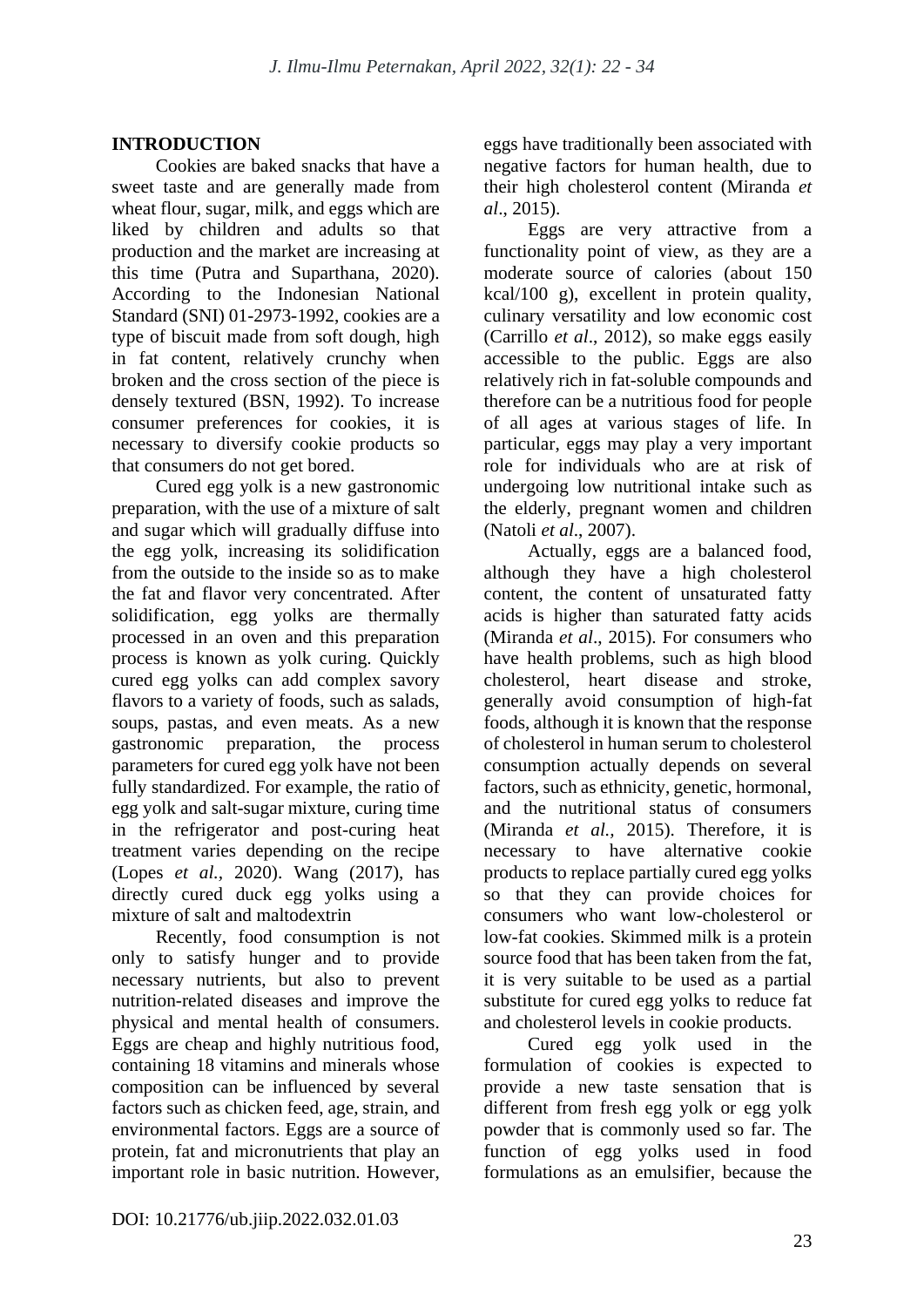proteins and lecithin present in egg yolks contribute to a very good emulsification process by stabilizing liquid suspensions with one another (Ndife *et al.,* 2010). In addition, egg yolk also has the property of absorbing oil and water so that it can help retain water and oil during the baking and storage process (Ndife *et al.,* 2010), and as a coloring agent for example in cakes and ice cream (Bhandari *et al*., 2013).

Milk-based powder is not only used for recombination or reconstitution, but also may also be exploited due to its intrinsic functional properties which can be applied as a food ingredient in several "value added foods" such as confectionery, bread, and meat products. Milk in powder form facilitates transportation, handling, processing, and product formulation applications. Milk powder has physical and functional properties including powder structure, particle size distribution, powder density, bulk density, particle density, flowability, rehydration (wetness, sinkability, dispersibility, solubility), hygroscopicity, heat stability, emulsifying properties, water activity, stickiness, and clumping (Sharma *et al*., 2012). Skim milk powder in bread formulation serves to increase the nutritional value and maintain the quality of the bread. The presence of skim milk powder may produce bread with open grains and a harder texture. In addition, skim milk powder can also increase dough stability and reduce water absorption, dough expansion and gaseous release properties of flour (Kaur *et al*., 2002).

Previous studies on the effect of various powdered milk products (skimmed milk powder, butter milk, sodium caseinate, yogurt powder, milk powder and colostrum) on the quality of cookies has been carried out by Sert *et al*. (2015). Furthermore, the application of cured egg yolks has also been studied in the manufacture of ice cream for whipping cream substitution (Agustin *et al.*, 2021). However, the characteristics of cookies containing cured egg yolk with skim milk powder substitution have not been reported so far. Therefore, the purpose of this study was to evaluate the quality of cookies which included physical, chemical, microbiological, and sensory qualities of cured egg yolk cookies with skim milk powder substitution during storage. This research is expected to provide information for the food industry to develop cookie products with cured egg yolk as an ingredient.

## **MATERIALS AND METHODS**

This study is an experimental research consisting of treatment of substituted cured egg yolk with skim milk powder (0; 20; 40%) and storage treatment (0; 3; 6; 9 weeks) on cookies at room temperature. Each treatment was replicated three times.

## **Cookie ingredients**

The ingredients used to prepare cured egg yolk cookies were 36 g of cured egg yolk powder, 100 g of margarine (melted), 75 g of powdered sugar, 170 g of wheat flour, 30 g of full cream milk powder, and skim milk powder. The substitution of cured egg yolk with skim milk powder was 0 (control); 20 and 40%.

## **Cured egg yolk powder preparation**

Whole eggs were washed, the yolks were separated from the egg whites manually, then the yolks were immersed in a closed container containing a mixture of salt and powdered sugar in a ratio of 1:1 for 4 days. The egg yolks were removed and steamed for 10 minutes, then grated into smaller particles and then dried in an oven at  $50^{\circ}$ C for 20 hours, then blended (Ndife et al., 2010 and Wang, 2017).

# **Cured egg yolk cookies preparation**

Wheat flour was mixed well with full cream milk powder in a bowl. The margarine and sugar were mixed with a mixer on high speed for 3 minutes until they were pale in color and the texture was light and smooth. Cured egg yolks were added to the mixture and mixed on medium speed for 30 seconds. Next, the mixture was added half of the flour mixture / milk powder and stirred at slow speed for 1 minute. Furthermore, the remaining mixture of flour / milk powder was mixed and stirred until it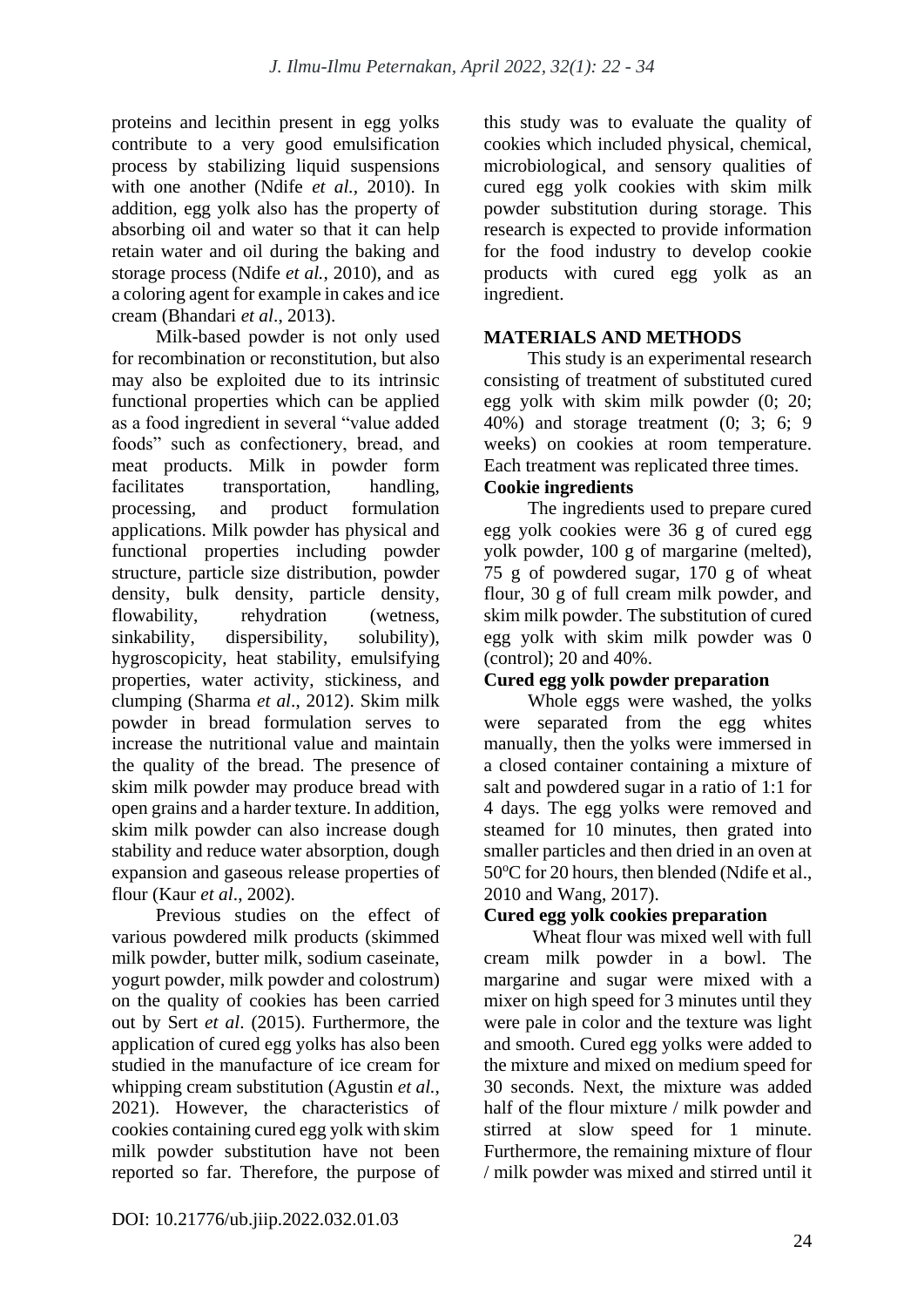forms a soft dough. The dough was formed into small balls (about 8g) using a mold, then baked at 150° for 15 minutes. Cookies were removed from the oven and cooled to room temperature then packed in plastic and stored in a closed container for 9 weeks.

## **Cookie quality analysis**

 The cookies quality analysis includes physical, chemical, microbiological and sensory analysis. Physical analysis of cookies includes cookie diameter, thickness, spread ratio, and texture. Chemical analysis of cookies includes analysis of proximate, cholesterol and peroxide values. Sensory analysis includes color, aroma, taste, texture and acceptability, while microbiological analysis includes total plate count (TPC), total yeast and total fungus.

Cookie diameter was measured by placing 6 cookies end to end to get the average diameter in millimeters. Cookie thickness was measured by stacking 6 cookies on top of each other to obtain an average thickness (Seevaratnam *et al*., 2012). The diameter divided by the thickness gives the spread ratio. The treatment spread ratio divided by the control spread ratio multiplied by 100% is the spread factor (Kulthe *et al*., 2017). The bulk density is determined and expressed as g/cm3 (Seevaratnam *et al*., 2012). Texture analysis was carried out at week 0 and week 9. Measurement of cookie texture was carried out using a Brookfield CT3 Texture Analyzer, No. M08-372-E0315 (Brookfield Engineering Laboratories, Inc., USA) at 27°C. The standard test uses compression probe type TA44 cylinder 4 mm D, pre-load 0.1 N, pre-load speed 300 mm/minute and test speed 10 mm/minute.

The nutritional value of cookies was determined by proximate analysis according to the AOAC method (1995) which included moisture content, crude protein, fat, ash, and carbohydrates. Moisture content was analyzed by oven drying method, fat content by Soxhlet method, protein content by Kjeldahl method, ash content by dry ashing method and carbohydrates by different method. Cholesterol analysis of cookies used the Liebermann–Burchard method (Xiong *et al*., 2007).

Peroxide number is an indicator of the development of rancidity during storage, analyzed according to Sadasivam and Manickam (2008), carried out at 0; 3; 6 and 9.weeks of storage.

Sensory analysis of cookies was performed according to Giwa and Ibrahim (2012). Ten panelists participated in this study, each panelist evaluates the sample for appearance/colour, smell/aroma, overall taste/mouth feel and overall liking on a 5 point hedonic scale (1- dislike extremely, 2 dislike, 3- neutral, 4-like, 5-like extremely).

Microbiological characteristics were determined by counting the total number of microbial in cookies including total plate count (TPC), total yeast, and fungi at week of storage of 0; 3; 6 and 9. Microbiological analysis of these cookies was carried out by weighing the sample of cookies 1 g, diluted in 9 mL of physiological NaCl, and the procedure was continued to obtain a final dilution of  $10^{-6}$ . Solution of 0.1 mL of the 10<sup>-6</sup> 5 and 10-6 dilutions (the corresponding decimal dilutions) were spread into each sterile Petri dish containing plate count agar (PCA) medium (Merck) for TPC and incubated at 37°C for 24 hours. For the total yeast and fungi, malt extract agar (MEA)(Oxoid) medium containing 100 ppm chloramphenicol was used with incubation time of 48 hours. The number of microbial colonies formed was counted and expressed in log CFU/g (Chen *et al*., 1983; Rostita *et al*., 2011; Eissa *et al.,* 2011).

## **Statistical analysis**

Proximate analysis data of cured egg yolk cookies with skim milk powder substitution, physical and sensory analysis were statistically analyzed using One Way ANOVA design. Peroxide number data during storage of cookies were analyzed by Two Way ANOVA, while total bacteria (TPC), yeast and fungi were expressed descriptively. The ANOVA was performed using SPSS version 17 with a significance of  $p < 0.05$ .

## **RESULT AND DISCUSSION**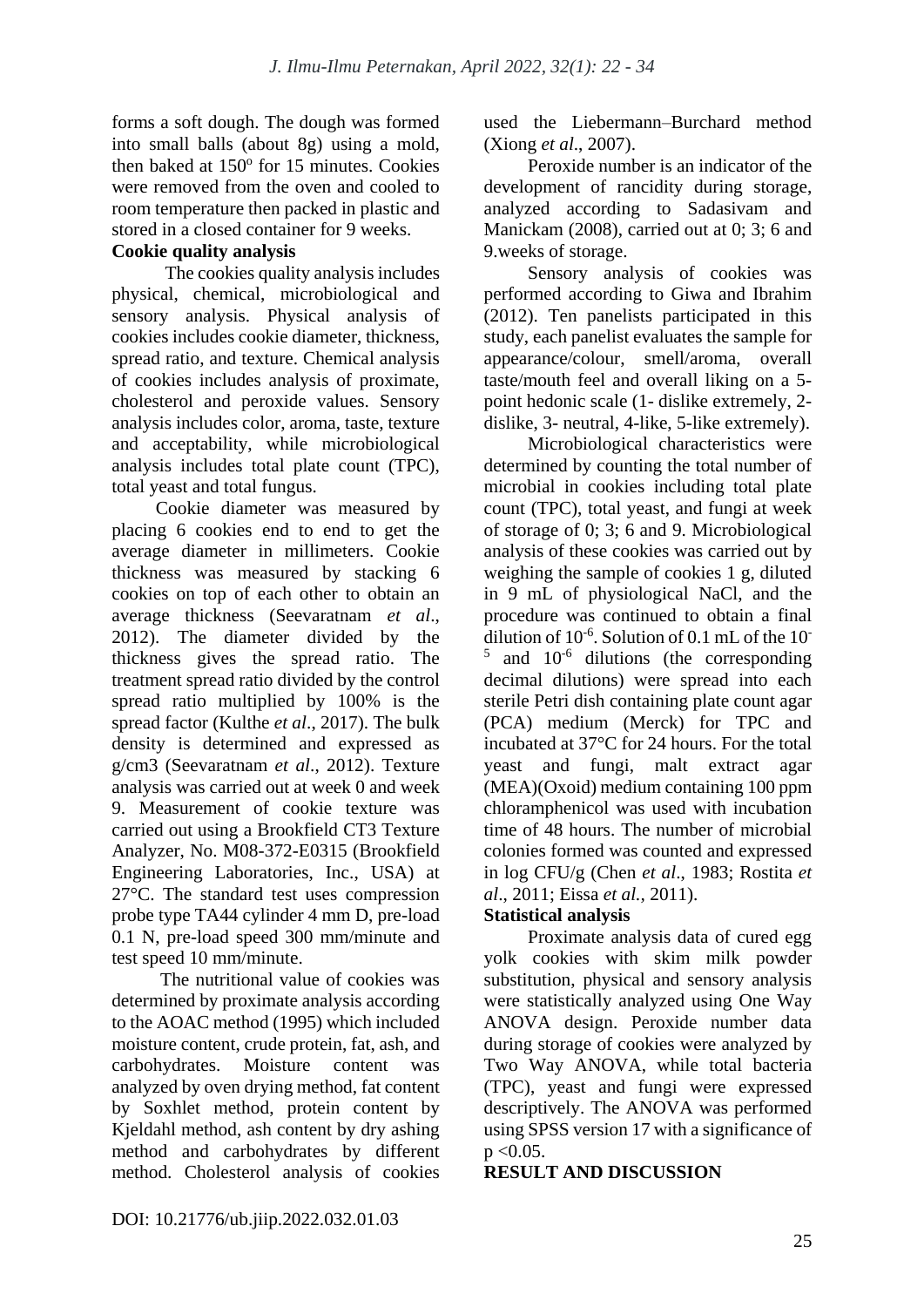#### **Physical characteristics of cured egg yolk cookies**

Table 1 shows that the cookie diameter values for all treatments with skimmed milk powder substitution on cured egg yolks showed no difference. This may be due to the fact that cured egg yolk powder and skim milk powder both contain quite high protein content with not much different levels. Leghorn chicken egg yolk powder with 2.91% moisture content contains 39.17% protein and 53.31% fat (Wei *et al.,* 2019), while skim milk powder with 4% moisture content contains 35% protein and 1% fat (Isleten and Karagul-Yuceer, 2008). This high protein content makes the texture of cookies dense and difficult to expand when baked in the oven, so the diameters of the two types of cookies were no different. The results of this study were certainly different from the results of previous studies that compared the effect of various powdered milk products on the quality of cookies which showed that the diameter of cookies with the addition of skim milk powder, butter milk powder, yogurt powder and milk powder was higher than the diameter of cookies with sodium caseinate and powdered colostrum treatment (Sert *et al*., 2015). It is understandable that sodium caseinate and colostrum powder contain higher protein than skim milk powder, butter milk powder, yogurt powder and milk powder. Thus, the diameter of cookies is larger in cookies with lower protein content. Bovine colostrum powder contains 60-70% protein (Bodammer *et al*., 2013), while sodium caseinate (NaCas) contains 97% protein (Lin *et al.,* 2017).

The spread ratio of cured egg yolk cookies with differences in the substitution of skim milk powder showed no significant difference with an average of 3.71. These results were not much different from previous studies that the spread ratio of flour cookies with pearl millet flour (PMF) substitution first increased from 3.71 to 5.05 and then decreased significantly from 5.05 to 3.44 with increasing levels of PMF (Kulthe *et al*., 2017). The results of another study conducted by Sert *et al.* (2015), the lowest of spread ratio was found in cake samples with the addition of skim milk powder. However, the results of this study on cured egg yolk cookies with variations of skimmed milk powder to replace cured egg yolks showed no significant difference, because between egg yolk powder and skim milk powder had protein content with levels that were not too much different. This will also affect the density of cookies which showed that there was no significant difference between treatments, after the baking process. According to Hwang and Yakawa (2006), the density of cookies is also closely related to the temperature and moisture content during the baking process.

| Skim         | Physical characteristic of cookies (ns) |                  |                  |                 |                  |                 |
|--------------|-----------------------------------------|------------------|------------------|-----------------|------------------|-----------------|
| substitution | Weight                                  | <b>Thickness</b> | Diameter         | Spread          | Spread           | Bulk density    |
| (9)          | (g)                                     | (mm)             |                  | ratio           | factor $(\%)$    | $g/cm^3$        |
|              | $7.42+0.10$                             | $8.83 + 0.30$    | $33.30 \pm 0.37$ | $3.74 \pm 0.17$ | $100.00\pm0.00$  | $0.97 \pm 0.05$ |
| 20           | $7.65 \pm 0.60$                         | $8.96 \pm 0.15$  | $33.03 \pm 0.30$ | $3.68 \pm 0.07$ | $98.39 \pm 1.87$ | $0.99 \pm 0.60$ |
| 40           | $7.43 \pm 0.08$                         | $8.86 \pm 0.23$  | $33.10 \pm 0.65$ | $3.73 \pm 0.17$ | $99.82{\pm}4.60$ | $0.97 \pm 0.33$ |
| Average      | $7.50 \pm 0.32$                         | $8.88 + 0.21$    | $33.30\pm0.40$   | $3.71 + 0.13$   | $99.40 \pm 2.60$ | $0.98 \pm 0.36$ |
|              |                                         |                  |                  |                 |                  |                 |

Table 1. Physical characteristics of cured egg yolk cookies with skim milk powder substitution

ns : non-significant

There was no difference in the spread factor of cured egg yolk cookies among several powdered skimmed milk substitutes (Table 1), with an average of 99.40%. The spread factor of this study was different from the study of Kulthe *et al.* (2017) on flour cookies with PMF substitution, starting from 136.50% and it decreased to 92.97% with increasing PMF levels.

The difference in spread factors may be caused by differences in the substitution of cookies and the components that of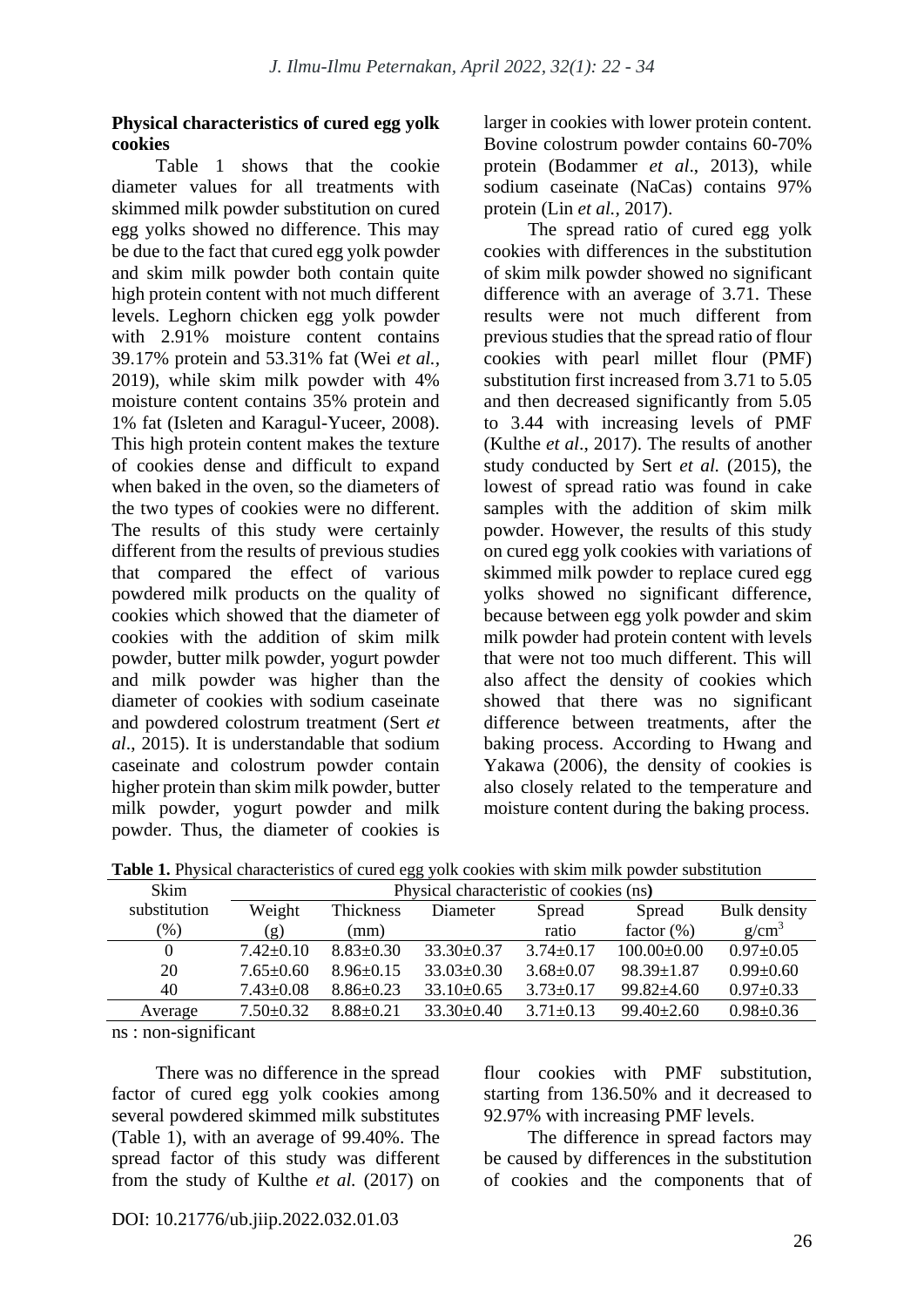cookies. According to Kulthe *et al*.(2017), cookies containing 10% PMF with low sugar and fiber content resulted in an increase in diameter and decreased cookie thickness during baking. The appearance of cured egg yolk cookies with skim milk powder substitution can be seen in Figure 1.



a. Skim milk substitution of 0% b. Skim milk substitution of 20% c. Skim milk substitution of 40%

#### **Figure 1.** The appearance of cured egg yolk cookies with skim milk powder substitution

#### **Chemical characteristics of cured egg yolk cookies**

Moisture, protein, ash, carbohydrate and cholesterol content of cured egg yolk cookies substituted with skim milk powder with level 0: 20 and 40% showed a nonsignificant difference (Table 2). However, the substitution of skim milk powder can reduce the fat content of cookies  $(p<0.05)$ . Previous studies showed that katuk leaf cookies with the addition of a mixture of skim milk and fat had a moisture content of 2.32%, ash 2.33%, protein 9.54%, fat 26%, and carbohydrates 54.96% (Putri *et al.,* 2017).

Other studies showed that cookies with the substitution of wheat flour with 50% tannia flour also had a low ash content of 1.19%, while the moisture content was 5.2%, protein 5.94%, fat 24.52%, and carbohydrates 63.14% (Putra and Suparthana, 2020). The high ash content of the cookies in this study was possible due to these cured egg yolk cookies contain a lot of salt from the egg yolk curing process with salt and sugar.

| <b>Table 4.</b> Chemical enargeteristics of earch egg your cookies with skill films powder substitution |                                     |                                 |                           |                         |                             |                              |
|---------------------------------------------------------------------------------------------------------|-------------------------------------|---------------------------------|---------------------------|-------------------------|-----------------------------|------------------------------|
| <b>Skim</b>                                                                                             | Chemical characteristics of cookies |                                 |                           |                         |                             |                              |
| substitution<br>(% )                                                                                    | Moisture<br>$(%)$ <sup>ns</sup>     | Protein<br>$(\%)$ <sup>ns</sup> | Fat $(\%)$                | Ash $(%)$ <sup>ns</sup> | Carbohydrate<br>$(96)^{ns}$ | Cholesterol<br>$(mg/g)^{ns}$ |
|                                                                                                         | $7.01 + 0.59$                       | 8.38+0.70                       | $25.47+1.92^{\mathrm{a}}$ | $14.47 + 1.51$          | $44.64 + 2.36$              | $1.36 + 0.30$                |
| 20                                                                                                      | $8.60 + 1.15$                       | $8.26 + 0.16$                   | $22.54 \pm 0.68^{\circ}$  | $16.79 + 1.11$          | $43.78 + 2.45$              | $1.15 + 0.12$                |

**Tabel 2.** Chemical characteristics of cured egg yolk cookies with skim milk powder substitution

a; b Different letters within the same column  $(a, b)$  indicate a significant difference  $(p<0.05)$ ns : not significant

Average  $7.56\pm1.36$   $8.33\pm0.41$  15.50 $\pm1.60$   $45.31\pm2.60$   $1.18\pm0.22$ 

This was reported by Kaewmanee *et al*. (2009) that the moisture content in egg white and egg yolk decreased gradually with increasing salt and ash content as a result of increasing salting time.

40 7.06±1.82 8.34±0.40 21.81±0.99<sup>b</sup>

Based on the Cookies Quality Standard (SNI 01-2973-1992) (BSN, 1992), the caloric value/100 g of cookies is a minimum of 400 kcal, a maximum moisture content of 5%, a minimum protein of 9%, a minimum of 9.5% fat, a minimum of 7% carbohydrates and ash. maximum 1.5%, and the aroma and taste are normal / not rancid. The protein of cured egg yolk cookies was close to the quality standard, while the carbohydrates and fats had met the quality standard.

15.25±1.61 47.52±2.00 1.04±0.08

Cookies without skim milk substitution had a higher fat content than cookies with skim milk substitute because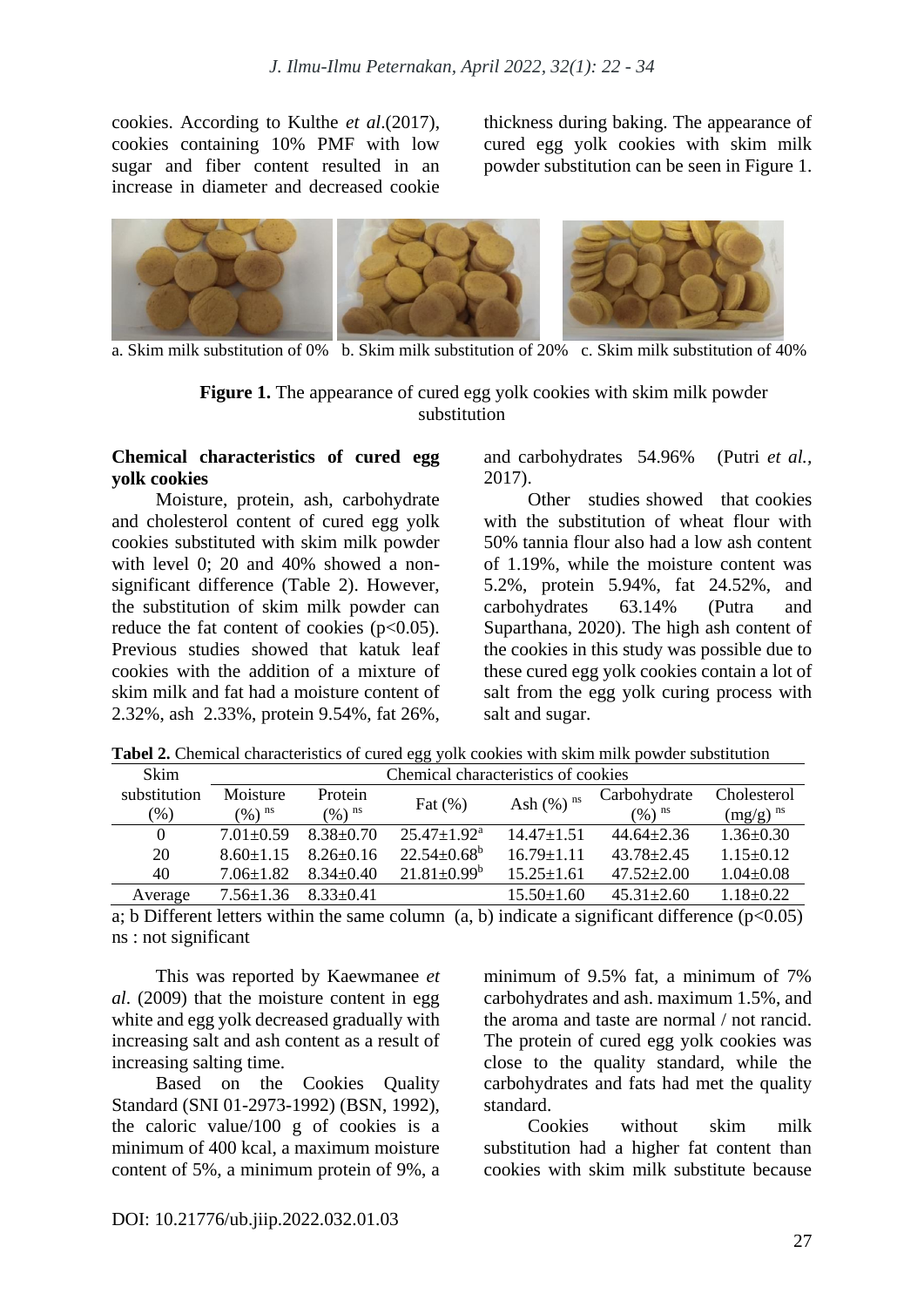egg yolks contain a high fat while the fat in skim milk had been removed (reduced fat). In terms of cholesterol content, there was no difference in all treatments (mean 1.18 mg/g cookies). When the weight of one cookie was 7.5 g, then the cholesterol contained was about of 8.85 mg, while the average of cholesterol level in chicken eggs was 7.65 mg / g egg yolk (Aziz *et al*., 2012).

The average of moisture content of cured egg yolk cookies in this study corresponds to the moisture content of lowfat cookies containing carbohydrates as fat substitutes, which is about of 7.20% (Chugh *et al.,* 2015). However, the moisture content of cookies in this study was higher than standard cookies according to SNI-1992. Different from the study by Suma *et al*. (2014), that cookies made with a mixture of pearl millet Kalukombu variety by heating at a temperature of 200ºC for 20 minutes in an electric oven have a lower moisture content (0.58%) than a mixture of control cookies containing wheat flour (2.57%). The moisture content of cookies in this study was higher than the moisture content of cookies study by Suma *et al*. (2014). The difference in moisture content was possible due to differences in the process, temperature and heating time as well as the cookie ingredients used.

### **Calorie value and Recommended Dietary Allowances (RDA**) **of cured egg yolk cookies**

Based on the carbohydrate, protein and fat content in 100 g of cookies (Table 2), the % RDA for carbohydrates, protein and fat can be calculated. When the average weight of one cookie was 7.50 g (Table 2). then cured egg yolk cookies with a weight of 100 g (about 13 pieces), each have energy values derived from:

|         | Carbohydrates $= 45.31x4$ kcal | $= 181.24$ kcal, with % RDA = 45.31/300 x 100 = 15.10%  |
|---------|--------------------------------|---------------------------------------------------------|
| Protein | $= 8.33 \times 4$ kcal         | $=$ 33.32 kcal, with % RDA $=$ 8.33/60 x 100 $=$ 13.88% |
| Fat     | $= 23.27 \times 9$ kcal        | $=$ 209.43 kcal, with % RDA = 23.27/62 x 100 = 37.53%   |

The total energy of cured egg yolk cookies = 423.99 kcal, so that the consumption of 100 g (13 pieces) of cookies was only sufficient for energy needs for the general public (2000 kcal) of 423.99/2000 x  $100\% = 21.19\%$ . The calorific value of cured egg yolk cookies per 100 g in this study was 423.99 kcal. Therefore, it appropriate the quality standard according to SNI, which is a minimum of 400 kcal.

## **Moisture content of cookies during storage**

Based on Table 3, the moisture content of cookies during 9 weeks of storage at room temperature did not change, but cookies with a 20% skim substitution showed a higher moisture content than without substitution or with 40% substitution. Therefore, the 20% skim substitution was the best substitution to bind more water. However, when the substitution was increased by 40% then it becomes comparable to cured egg yolk cookies without skim milk substitution in terms of moisture content. The moisture absorption value varies based on the different constituents. The moisture absorption capacity of whole egg powder has a value of 1.60 g; egg yolk powder 0.50 g and egg white powder 1.80 g.. The absorption properties affect the rheological, functional and quality of cake products (Ndife *et al*., 2010)

The moisture absorption properties and the oil content in eggs also help retain water during the roasting process, and subsequent storage the oil will improve the physical and sensory qualities of the product (Ndife *et al*., 2010). Kusnandar *et al*. (2010) reported that the quality of cookies may decrease because it is easy to absorb water.

### **Peroxide number of cured egg yolk cookies**

Cured egg yolk cookies without substituted skimmed milk powder showed a lower peroxide value  $(p<0.05)$  than cookies with skimmed milk powder substituted (Table 4). It was possible that there were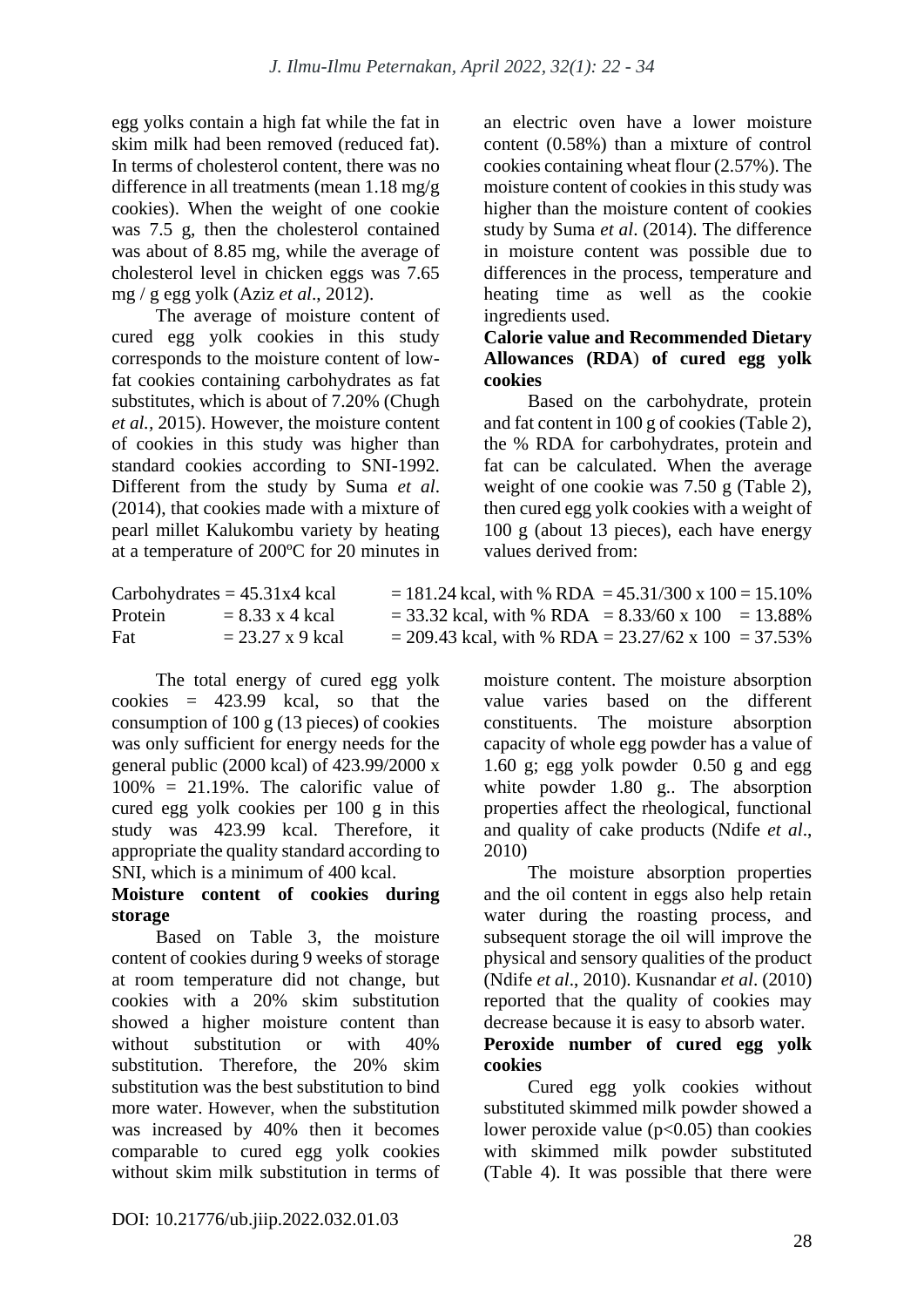more antioxidant compounds in egg yolks in cookies without skim milk substitution than in cookies with skim milk substitution. According to Chung and Ferrier (2006), water-soluble phosvitin in egg yolk will be denatured at a temperature of  $79.7^{\circ}$ C for 10 minutes, meanwhile according to Lu and Baker (1985) the antioxidant activity of phosvitin is not affected by the pasteurization process but can be decreased by autoclaving. Thus the lower peroxide value in cookies that were not substituted with skim milk, indicated that the antioxidant compounds in egg yolks, especially phosvitin, could reduce the occurrence of lipid peroxidation in cookies. Besides phosvitin, the natural antioxidants in egg yolks are carotenoids, lecithin, and metal-binding proteins.

When egg yolk is used in food as an ingredient, phosvitin can chelate metals and prevent food from lipid oxidation (Lu and Baker, 1985).

**Tabel 3.** Moisture content (%) of cured egg yolk cookies with skim milk substitution during storage

| Skim substitution $(\%)$ | Storage (weeks) |                 |                 |                 | Average                      |
|--------------------------|-----------------|-----------------|-----------------|-----------------|------------------------------|
|                          |                 |                 |                 |                 |                              |
|                          | $7.02 \pm 0.59$ | $7.70 \pm 0.30$ | $6.50\pm0.48$   | $8.05 \pm 0.28$ | $7.32 \pm 0.72^a$            |
| 20                       | $8.60 + 1.15$   | $7.79 \pm 0.92$ | $8.53 \pm 0.26$ | $9.03 \pm 0.43$ | $8.49 \pm 0.81^b$            |
| 40                       | $7.06 \pm 1.82$ | $7.46 \pm 1.48$ | $7.30 \pm 1.22$ | $8.20 \pm 0.68$ | $7.50 \pm 1.24$ <sup>a</sup> |
| Averagens                | $7.56 \pm 1.36$ | $7.65+0.89$     | $7.44 + 1.11$   | $8.43 + 0.62$   | $7.77+1.06$                  |
|                          |                 |                 |                 |                 |                              |

Different letters within the same column  $(a, b)$  indicate a significant difference  $(p<0.05)$ ns : not significant

**Table 4.** Peroxide value (mg ekv/1000 g) of cured egg yolk cookies with skim milk powder substitution during storage

| Skim substitution |                            | Storage (weeks)   |                   |                   |                   |  |
|-------------------|----------------------------|-------------------|-------------------|-------------------|-------------------|--|
| (% )              |                            |                   |                   |                   |                   |  |
|                   | $4.57+0.54$                | $1.65 \pm 0.46$   | $2.08 \pm 0.39$   | $2.37 \pm 0.12$   | $2.67 \pm 1.22^a$ |  |
| 20                | $6.23 \pm 0.30$            | $2.63 \pm 0.57$   | $1.78 \pm 0.30$   | $2.34 \pm 0.50$   | $3.25 \pm 1.86^b$ |  |
| 40                | $5.26 \pm 0.98$            | $2.31 \pm 0.57$   | $2.17\pm0.18$     | $2.98 \pm 0.90$   | $3.18 \pm 1.43^b$ |  |
| Average           | $5.35 \pm 0.92^{\text{a}}$ | $2.20 \pm 0.63^b$ | $2.01 \pm 0.31^b$ | $2.57 \pm 0.60^b$ |                   |  |

Different letters within the same column or the same row (a, b) indicate a significant difference  $(p<0.05)$ 

During 3-9 weeks of storage there was no change in the peroxide value of cured egg yolk cookies. This was consistent with previous study that biscuits stored for 60 days (8 weeks) did not develop in rancidity (Nwosu and Akubor, 2018). The peroxide value was used as an indicator of the development of rancidity during storage. High temperatures are known to accelerate the rate of oxidative rancidity and peroxide formation.

The peroxide value of fresh oil is less than 10 milliequivalent/kg. When the peroxide value is between 30 and 40 millequivalent/kg, a rancid taste will be seen (Nwosu and Akubor, 2018).

## **Cured egg yolk cookies texture**

The texture of cured egg yolk cookies with skim milk powder substitution before and after 9 weeks of storage can be seen in Table 5.

Table 5 showed that cookies with 40% skim milk substitution have a harder texture than those without or 20% skim substitution. These results indicate that more skim substituted for cured egg yolk powder caused the texture to be harder, due to the interaction of proteins in cured egg yolk powder and other proteins in cookie dough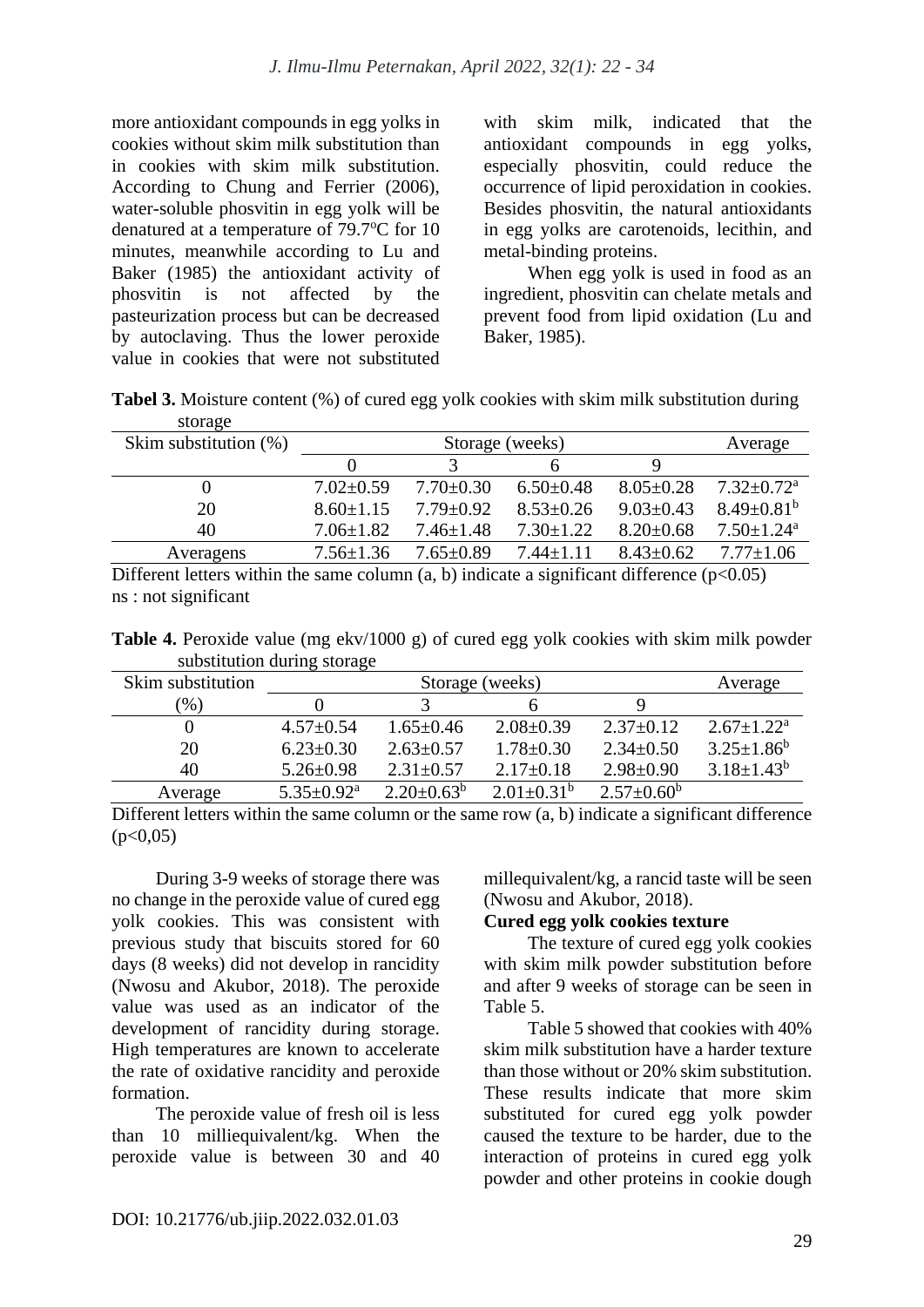with skim milk protein. The results of this study were in accordance with previous study that biscuits containing milk protein powder have a harder texture than the control, and this hardness will increase with increasing levels of milk protein powder. The increased hardness of these biscuits is due to the ability of milk proteins to form a gel, retain water, fat and other ingredients in a dense matrix, resulting in a hard biscuit. This is evidenced by microscopic images showing that biscuit dough containing milk protein powder has extensive protein nets that interact with flour proteins (Gallagher *et al.,* 2005).

**Table 5.** Texture (N) of cured egg yolk cookies with skim milk substitution during storage

| Skim substitution $(\%)$ | Storage (weeks)             | Average           |                             |
|--------------------------|-----------------------------|-------------------|-----------------------------|
|                          |                             |                   |                             |
|                          | $14.54 \pm 10.45$           | $17.38 \pm 8.75$  | $12.75 \pm 8.48^a$          |
| 20                       | $15.26 \pm 2.63$            | $22.88 \pm 15.89$ | $14.87 \pm 9.35^{\text{a}}$ |
| 40                       | $22.54 \pm 3.84$            | $30.51 \pm 5.90$  | $20.57 \pm 9.25^{\rm b}$    |
| Average                  | $17.45 \pm 6.88^{\text{a}}$ | $23.59 + 11.11^a$ |                             |

Different letters within the same column or the same row (a, b) indicate a significant difference  $(p<0.05)$ 

Another study also showed an increase in the hardness of cookies from 3.76 to 15.97 N with increasing levels of barley flour in cookies. The increase in hardness is related to the dissolution of wheat protein with barley flour. The interaction of barley protein granules with wheat protein makes cookies denser, thereby increasing hardness (Kulthe et al., 2017). During storage there was no change in the texture of cured egg yolk cookies, because during storage there was no change in moisture content (Table 3). Texture is a very important characteristic that contributes significantly to the overall acceptability of a food product. It is one of the three main acceptability factors used by consumers to evaluate food, the other being appearance and taste (Bourne, 1990).

## **Sensory characteristics of cured egg yolk cookies**

The characteristics of cured egg yolk cookies with skim milk powder substitution showed on Table 6.

**Table 6.** Sensory characteristics of cured egg yolk cookies with skim milk substitution during storage

| <b>Skim</b>  | Sensory characteristics |                 |                              |                              |                              |  |
|--------------|-------------------------|-----------------|------------------------------|------------------------------|------------------------------|--|
| substitution | Color ns                | Aroma ns        | <b>Taste</b>                 | Texture                      | Overall                      |  |
| $(\%)$       |                         |                 |                              |                              | acceptability                |  |
|              | $3.83 \pm 0.98$         | $4.27 \pm 0.66$ | $4.16 \pm 0.78$ <sup>a</sup> | $3.83 \pm 0.70$ <sup>a</sup> | $4.11 \pm 0.58$ <sup>a</sup> |  |
| 20           | $3.83 \pm 0.98$         | $3.72 \pm 0.89$ | $3.44 \pm 1.09^b$            | $3.11 \pm 1.02^b$            | $3.44 \pm 0.92^b$            |  |
| 40           | $3.66 \pm 0.90$         | $4.00 \pm 0.97$ | $4.44 \pm 0.70$ <sup>a</sup> | $4.05 \pm 0.93$ <sup>a</sup> | $4.22 \pm 1.00^a$            |  |

Different letters within the same column  $(a, b)$  indicate a significant difference  $(p<0.05)$ ns : not significant

Based on Table 6, cured egg yolk cookies without skim milk powder substitution had no difference in color and aroma, taste, texture and overall acceptability with cookies substituted with 40% skimmed milk powder. Thus the panelists still accept the product of cured egg yolk cookies with 40% skimmed milk powder substitute, because according to the panelists' evaluation it showed that the color, aroma, taste and texture of these cookies were no different from cookies without skim milk substitution. Different from cookies in previous studies, that the substitution of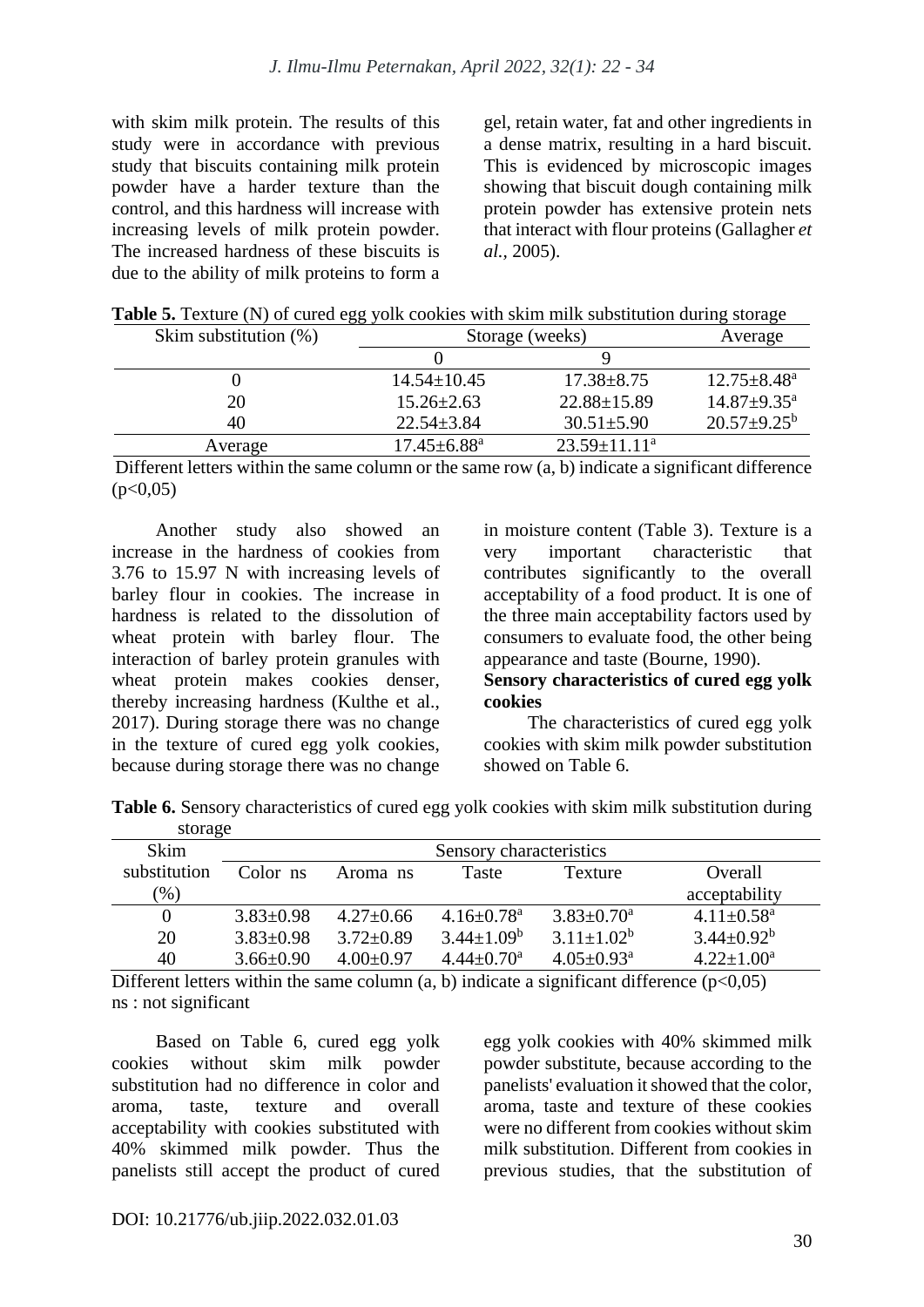50% wheat flour with tannia tuber flour can reduce its sensory properties (Putra and Suparthana, 2020). According to Maina (2018), the process of receiving or rejecting a food is a consideration of its multidimensional properties. There are three important factors that determine the acceptability of food, namely consumer characteristics, sensory characteristics, and enjoyment of food. The sensory characteristics of food such as taste, texture, aroma, and appearance have different influences and affect the acceptability of food. Therefore, sensory attributes are considered to be the main area by which food manufacturers can successfully differentiate their products.

## **Microbiological characteristics of cured egg yolk cookies**

Microbiological characteristics evaluated in cookies with skim milk powder substitution during storage including total bacteria, yeast and fungi, showed on Table 7.

| substitution during storage |                          |            |                             |       |  |
|-----------------------------|--------------------------|------------|-----------------------------|-------|--|
| Storage (weeks)             | Skim substitution $(\%)$ |            | Total microbial (Log CFU/g) |       |  |
|                             |                          | <b>TPC</b> | Yeast                       | Fungi |  |
|                             | $\overline{0}$           | 0.00       | 0.00                        | 0.00  |  |
| $\overline{0}$              | 20                       | 0.00       | 0.00                        | 0.00  |  |
|                             | 40                       | 0.00       | 0.00                        | 0.00  |  |
|                             | 0                        | 1.02       | 0.00                        | 0.76  |  |
| 3                           | 20                       | 0.86       | 0.00                        | 0.33  |  |
|                             | 40                       | 0.76       | 0.00                        | 0.66  |  |
|                             | $\overline{0}$           | 1.02       | 0.00                        | 0.76  |  |
| 6                           | 20                       | 0.86       | 0.00                        | 0.66  |  |
|                             | 40                       | 0,76       | 0.00                        | 0.66  |  |
|                             | $\overline{0}$           | 1.10       | 0.00                        | 0.00  |  |
| 9                           | 20                       | 1.30       | 0.00                        | 0.00  |  |
|                             | 40                       | 1.23       | 0.00                        | 0.00  |  |

**Table 7.** The average of total microbial of cured egg yolk cookies with skim milk powder substitution during storage

Based on Table 7, during 9 weeks of storage no yeast was found in cookies, and on day 0 (before storage) no microbial were found in cookies. Starting from the 3rd week of storage, bacteria were found until the 9th week. Fungi were found in the 3rd to 6th week, but on the -9th week there was no fungal growth.

The range of total bacteria in cookie during 9 weeks of storage in this study was 1.10 to 1.30 log CFU/g or 1.26 x 10 to 1.99 x 10 CFU/g. The total bacteria from this study were lower than the results of previous studies which showed the average total bacteria of biscuits with a moisture content of 4.9% containing 20% potato starch during storage 0; 30 and 60 days respectively  $3x 10^3$ CFU/g; 4.5 x  $10^3$  CFU/g and 6.5 x  $10^3$ CFU/g (Seevaratnam *et al.,* 2012). Likewise, biscuits with the addition of 2575% banana flour had a total number of bacteria ranging from  $8.0 \times 10^3$  to  $4.0 \times 10^4$  $CFU/g$  and a total yeast/mold less than 1.0 x 10 CFU/g (Hernawati *et al*., 2018).

Heating is carried out in the production of biscuits at temperatures above 100ºC, causing bacteria can not grow properly and tend to decrease. The process of processing biscuits through baking causes the moisture content of the product to decrease. Baking is included in the drying process, causing a decrease in the moisture content of the material to a certain extent which can inhibit microbial growth (Effendi, 2012). There are differences the types of spoilage microbial among food products depending on the selectivity in production, formulation, processing, packaging, storage, distribution, and handling (Rawat, 2015). According to SNI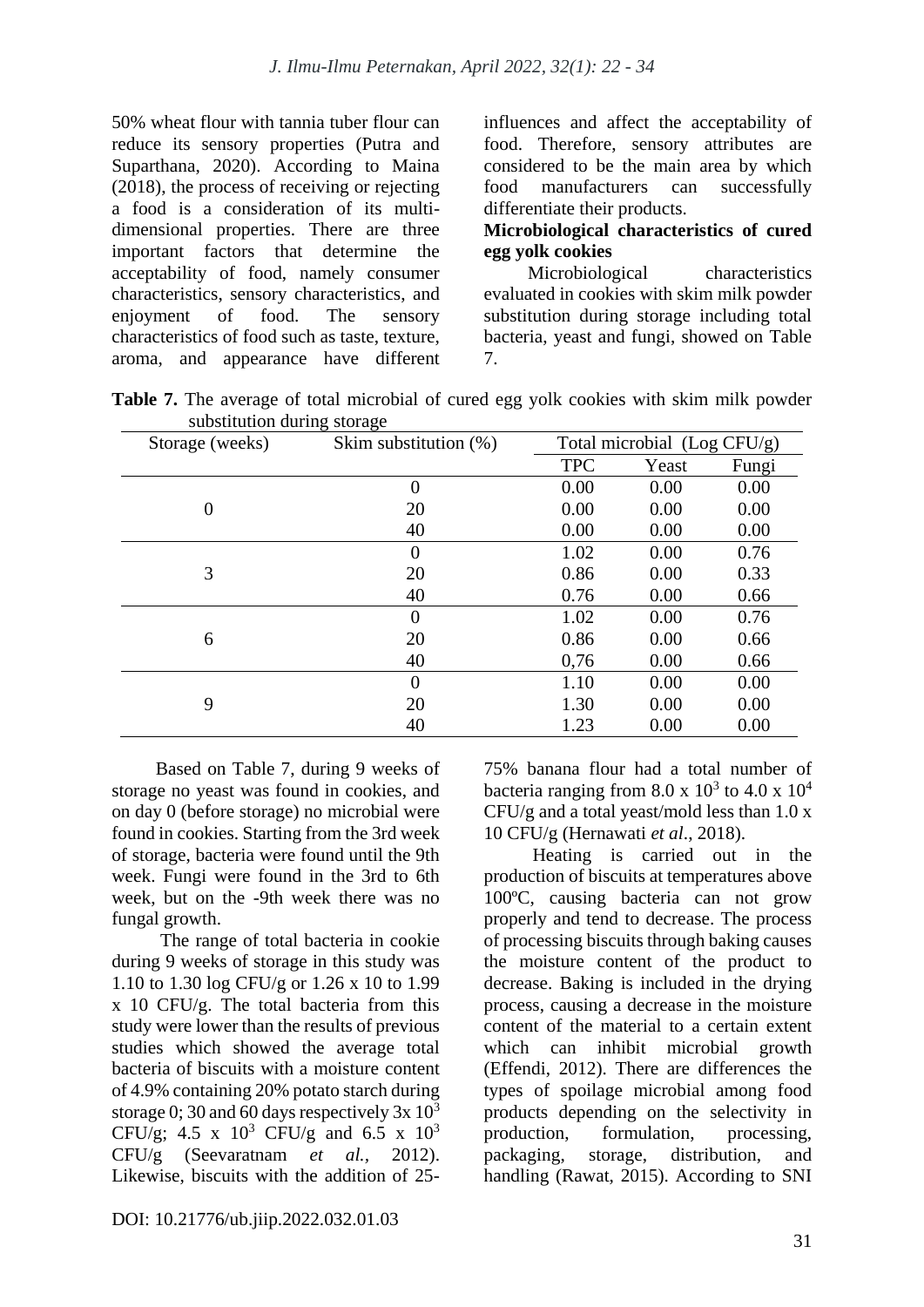2973:2011 (BSN, 2011), the maximum standard of microbial contamination in biscuit products is  $1x10^4$  CFU/g, and the total yeast and fungus is a maximum of  $2x10^2$  CFU/g. Therefore, cured egg yolk cookies with an average moisture content of 7.77% in this study, the microbiological quality was still qualify the SNI standard for 9 weeks of storage.

## **CONCLUSIONS**

Cured egg yolk cookies with skim milk powder substitution had similar physical and chemical characteristics, but had a lower fat content. Substitution of skim milk powder could increase the peroxide value and hardness of cookies, but did not affect the sensory properties. During 9 weeks of storage, cured egg yolk cookies were still acceptable microbiologically.

## **ACKNOWLEDGMENT**

This study was supported by a grant from "Hibah Penelitian Pascasarjana", Faculty of Animal Science, Universitas Gadjah Mada 2019.

## **REFERENCES**

- Agustin, C., Nurliyani, N., & Jamhari, J. (2021). Ice cream characteristic with cured egg yolk powder as whipping cream replacer. *Jurnal Ilmu Dan Teknologi Hasil Ternak*, *16*(1), 11–20. https://doi.org/10.21776/ub.jitek.2021 .016.01.2
- AOAC. (1995). *Official Methods of Analysis of the Association of Official Analytical Chemistry* (16th ed.). AOAC International.
- Aziz, Z., Cyriac, S., Beena, V., & Philomina, P. T. (2012). Comparison of cholesterol content in chicken, duck and quail eggs. *J. Vet. Anim.Sci.*, *43*, 64–66.
- Badan Standarisasi Nasional. (1992). *Syarat mutu dan cara uji biskuit*.
- Badan Standarisasi Nasional. (2011). *Syarat mutu cookies*.
- Bhandari, B., Bansal, N., Zhang, M., & Schuck, P. (2013). Handbook of food

powders. In *Handbook of Food Powders: Processes and Properties*. Woodhead Publishing Limited. https://doi.org/10.1533/9780857098672

- Bodammer, P., Kerkhoff, C., Maletzki, C., & Lamprecht, G. (2013). Bovine colostrum increases pore-forming claudin-2 protein expression but paradoxically not ion permeability possibly by a change of the intestinal cytokine milieu. *PLoS ONE*, *8*(5), e64210. https://doi.org/10.1371/jour nal.pone.0064210
- Bourne, M. C. (1990). Basic Principles of Food Texture Measurement. In *Dough Rheology and Baked Product Texture* (pp.331–341). Springer US. https://doi .org/10.1007/978-1-4613-0861-4\_6
- Carrillo, S., Ríos, V. H., Calvo, C., Carranco, M. E., Casas, M., & Pérez-Gil, F. (2012). n-3 Fatty acid content in eggs laid by hens fed with marine algae and sardine oil and stored at different times and temperatures. *Journal of Applied Phycology*, *24*(3), 593–599. https://doi.org/10.1007/s10 811-011-9777-x
- Chen, K.-H., Mcfeeters, R. F., & Fleming, H. P. (1983). Complete heterolactic acid fermentation of green beans by lactobacillus cellobiosis. *Journal of Food Science*, *48*(3), 967–971. https:// doi.org/10.1111/j.1365-2621.1983.tb 14942.x
- Chugh, B., Singh, G., & Kumbhar, B. K. (2015). Studies on the optimization and stability of low-fat biscuit using carbohydrate-based fat replacers. *International Journal of Food Properties*, *18*(7), 1446–1459. https:// doi.org/10.1080/10942912.2013.833218
- Chung, S. L., & Ferrier, L. K. (1995). Heat Denaturation and emulsifying properties of egg yolk phosvitin. *Journal of Food Science*, *60*(5), 906– 908. https://doi.org/10.1111/j.1365- 2621.1995.tb06258.x
- Effendi, H. M. (2012). *Teknologi Pengolahan dan Pengawetan Pangan*. Penerbit Alfabeta.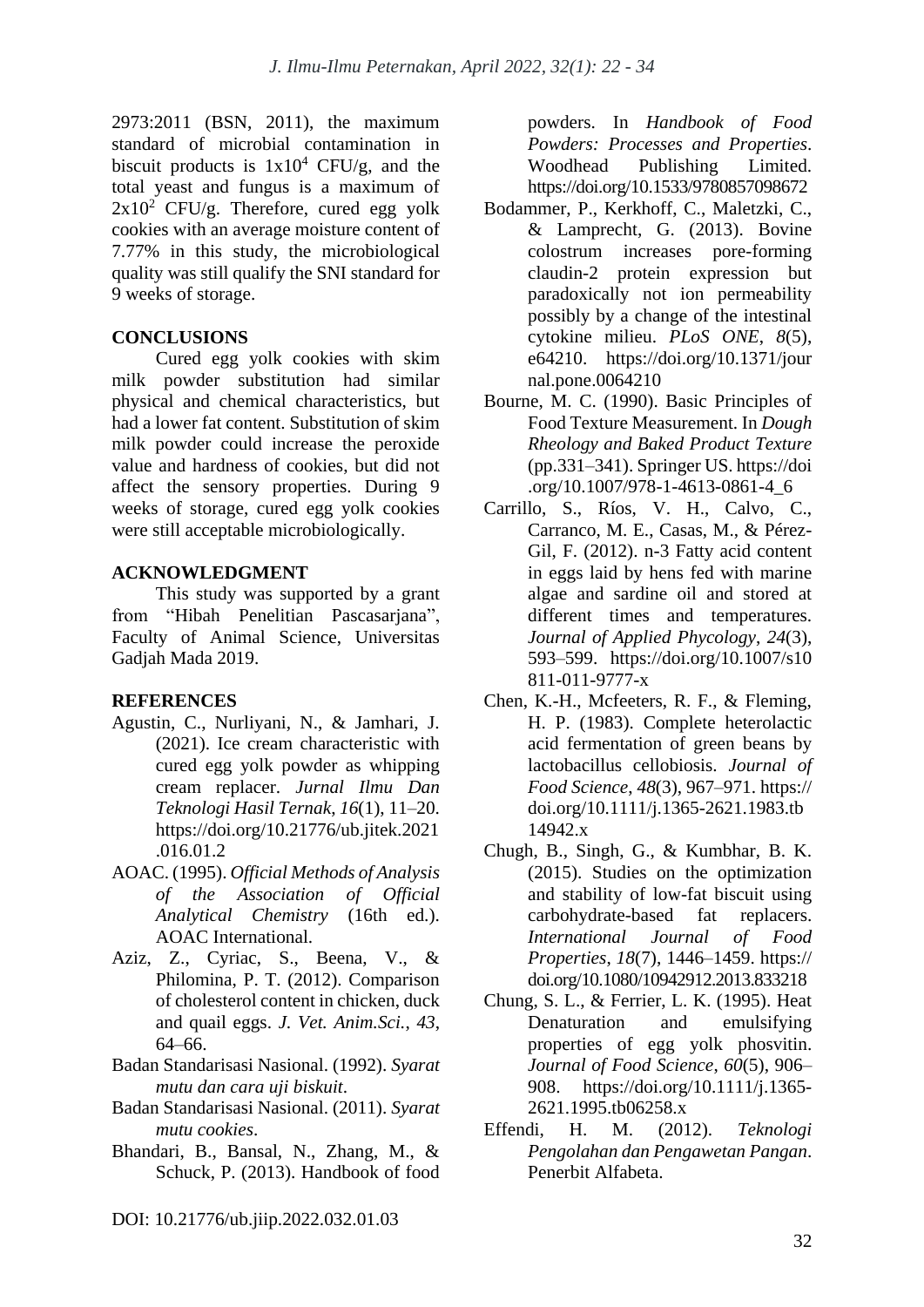- Eissa, E. A., Yagoub, A. E. A., Babiker, E. E., & Mohamed Ahmed, I. A. (2011). Physicochemical, microbiological and sensory characteristics of yoghurt produced from camel milk during storage. *Electronic Journal of Environmental, Agricultural and Food Chemistry*, *10*(6).
- Giwa, O. E., Babalola, R. O., & Atanlogun, S. K. (2012). Microbial, physical and sensory attribute of cookies produced from wheat flour fortified with Termitomyces robustus and spiced with curry leaves (Murraya koenigii). *International Journal of Applied Biology and Pharmaceutical Technology*, *3*(2), 1–5.
- Hernawati, Aryani, A., & Shintawati, R. (2018). Uji mikrobiologi biskuit dengan penambahan tepung kulit pisang. *Life Science*, *7*(2), 82–88.
- Hwang, M. P., & Yakawa, K. H. (1980). Bulk densities of cookies undergoing commercial baking processes. *Journal of Food Science*, *45*(5), 1400–1402. https://doi.org/10.1111/j.1365-2621.1 980.tb06563.x
- Isleten, M., & Karagul-yuceer, Y. (2008). Effects of functional dairy based proteins on nonfat yogurt quality. *Journal of Food Quality*, *31*(3), 265– 280. https://doi.org/10.1111/j.1745- 4557.2008.00199.x
- Kaewmanee, T., Benjakul, S., & Visessanguan, W. (2009). Changes in chemical composition, physical properties and microstructure of duck egg as influenced by salting. *Food Chemistry*, *112*(3), 560–569. https://doi.org/10.1016/j.food chem.2008.06.011
- Kaur, K., Singh, N., & Singh, H. (2002). Studies on the effect of skim milk powder, sprouted wheat flour, and ph on rheological and baking properties of flour. *International Journal of Food Properties*, *5*(1), 13–24. https://doi. org/10.1081/JFP-120015589
- Kuang, H., Yang, F., Zhang, Y., Wang, T.,  $&$  Chen, G. (2018). The impact of egg nutrient composition and its

consumption on cholesterol homeostasis. *Cholesterol*, *2018*, 1–22. https://doi.org/10.1155/2018/6303810

- Kulthe, A., Thorat, S., & Lande, S. B. (2017). Evaluation of physical and textural properties of cookies prepared from pearl millet flour. *International Journal of Current Microbiology and Applied Sciences*, *6*(4), 692–701. https://doi.org/10.20546/ijcmas.2017. 604.085
- Kusnandar, F., & Adawiyah, D. R. (2010). Accelerated shelf-life testing of biscuits using a critical moisture content approach. *Jurnal Teknologi Dan Industri Pangan*, *XXI*(2), 1–6.
- Lin, Y., Kelly, A. L., O'Mahony, J. A., & Guinee, T. P. (2017). Addition of sodium caseinate to skim milk increases nonsedimentable casein and causes significant changes in rennetinduced gelation, heat stability, and ethanol stability. *Journal of Dairy Science*, *100*(2), 908–918. https://doi. org/10.3168/jds.2016-11704
- Lu, C-L., & Baker, R. C. (1986). Characteristics of egg yolk phosvitin as an antioxidant for inhibiting metalcatalyzed phospholipid oxidations. *Poultry Science*, *65*(11), 2065–2070. https://doi.org/10.3382/ps.0652065
- Machado Lopes, S., Carmo da Silva, D., & César Tondo, E. (2020). Effect of curing and heat treatments on the Salmonella survival and physicochemical properties of chicken egg yolk. *Food Research International*, *137*, 109680. https://doi. org/10.1016/j.foodres.2020.109680
- Miranda, J., Anton, X., Redondo-Valbuena, C., Roca-Saavedra, P., Rodriguez, J., Lamas, A., Franco, C., & Cepeda, A. (2015). Egg and egg-derived foods: effects on human health and use as functional foods. *Nutrients*, *7*(1), 706– 729. https://doi.org/10.3390/nu7010706
- Natoli, S., Markovic, T., Lim, D., Noakes, M., & Kostner, K. (2007). Unscrambling the research: Eggs, serum cholesterol and coronary heart